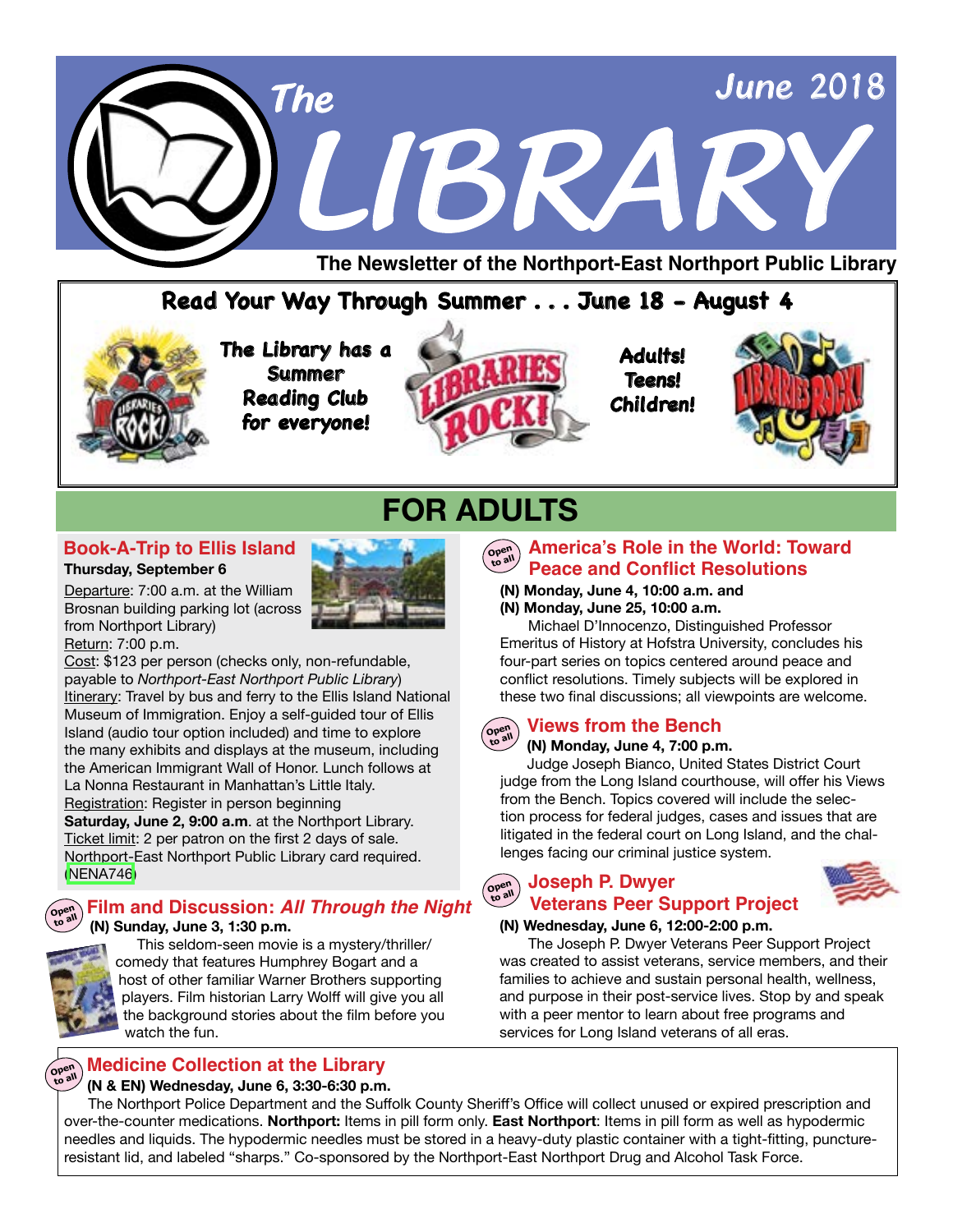# **FOR ADULTS**

 **(N) Tuesday, June 12, 6:30 p.m.**







#### **Open Hearing Screening for Adults**

 **(N) Sunday, June 10, 2:00 p.m.** The tap dancing Red Hot Mamas have been kicking up their heels for more than 20 years. The talented **to all**



dancers range in age from 54 to 82 and perform a repertoire that includes Broadway hits, old time favorites, and modern popular music.

#### $\begin{pmatrix} \text{open} \\ \text{to all} \end{pmatrix}$ **St. Francis Hospital Outreach Bus**

#### **Open The Red Hot Mamas**

#### **Open to all Guiding Lights to Coastal Icons: The Lighthouses of Long Island**

 **(EN) Monday, June 11, 10:00 a.m.-2:00 p.m.** St. Francis Hospital's Outreach Bus will provide free health screenings and information for patrons ages 18 years and older. Screening includes a brief cardiac history, blood pressure check, and a simple blood test for cholesterol and diabetes. Outreach professionals will also provide patient education and referrals as needed.

## **Cinema at the Library: Loving Vincent**



 **(N) Thursday, June 21, 2:00-4:00 p.m.**

Audiologists from Huntington Hearing will be on hand to provide free hearing screenings at the Library. Screening takes just a few minutes and will be done on a first come, first served basis.

#### **(N) Monday, June 25, 7:00 p.m.**

Jonathan Olly, Ph.D. and Assistant Curator at the Long Island Museum, will explore the history of Long Island's enduring lighthouses. In addition to their utilitarian purpose, our lighthouses have become part of American culture, inspiring artists, attracting tourists, and becoming the subject of historic preservation efforts.

#### **(N) Tuesday, June 19, 5:30 p.m.**

 Learn outdoor grilling techniques from Chef Charlie and enjoy a tasting of grilled tilapia tacos with pineapple salsa, New Orleans barbecue shrimp, and sweet chili wings. A \$5 nonrefundable materials fee is payable at the time of registration. Registration begins June 1. ([NENA747\)](https://search.livebrary.com/record%3Dg1082346~S43)

### **Grilling in the Courtyard**

### **(N) Thursday, June 14, 7:00 p.m.**

Five Towns College Assistant Professor Matthew Pierce is joined by colleague Joseph Kimura and Masters students Dzhuneyt Mustafa and Alison Molino in string quartets by Mozart, Shostakovitch, and Pierce. "Transfigured Day" and "Prayer"

#### **The Magic of Compost Open to all**

Cornell Master Gardener Roxanne Zimmer will take you underground and show you why compost improves the quality of soil. Beginners will learn how to make their own compost, and compost veterans will enhance their current techniques. Four different compost methods will be explored including indoor vermicomposting.

 **(EN) Thursdays, June 7, 14, 21, 28, July 5, 12, 26, 5:00-6:15 p.m.** 

#### **(EN) Tuesdays, June 5, 19, 7:00-8:30 p.m. Let's Talk: English Conversation**

**Learn to Be . . . Tobacco Free Open to all**



 This multi-session program is offered by the Suffolk County Office of Health Education and is based on the CDC's Clinical Practice Guidelines for treating nicotine dependence. The emphasis is on *preparing* to quit. Those who use all forms of tobacco are welcome. Call Debora Rippel at the Suffolk County Office of Health Education at 631-853-2928 to register.

#### **(N) Thursday, June 7, 2:00 p.m.**

Professor and art historian Thomas Germano will discuss the works of artist Georgia O'Keeffe, including her little-known depictions of the Hawaiian Islands now on display at the New York Botanical Garden.

#### **Open to all The Artwork of Georgia O'Keeffe at the New York Botanical Garden**

#### **(N) Saturday, June 30, 1:00 p.m.**

 Add sprinkles, marshmallows, pretzels, and cookies to delicious chocolate bark to create a unique Fourth of July treat! Each person receives a bakery box to transport their

goodies home. Registration begins June 8. [\(NENA748\)](https://search.livebrary.com/record%3Dg1082389~S43)



### **Patriotic Candy Bark**

#### **(EN) Wednesday, June 20, 6:30 p.m.**

 Career counselor Karen McKenna will demonstrate how to make your resume and cover letter open doors for interviews. Topics include resume structure, format, and design, as well as writing effective accomplishment statements. Registration begins June 6. ([NENR148\)](https://search.livebrary.com/record%3Dg1082635~S43)

### **Resumes & Cover Letters**

#### **(N) Friday, June 29, 11:00 a.m.**

#### **Suffolk County's Marine Water Quality Open to all**

Learn what you can do about stormwater runoff, a major source of pollution in Suffolk County. Understand how water quality impacts swimming beaches and shellfishing. Mark Cappellino, Marine Educator at Cornell Cooperative Extension, will provide information and answer your questions about this vital topic.

> **(EN) Tuesday, June 5, 10:00 a.m.-12:00 p.m. Representatives from Family Service** League will be available to answer questions about the programs FSL provides from its various locations across Long Island. **open**<br>to all



 **(N) Wednesday, June 13, 7:00 p.m.**



## **Northport Arts Coalition presents Open to all Masters String Quartet**

written in 1996 are the first commissioned ballet scores by Matthew Pierce.

### **In the Northport Gallery:** *Harvesting the Sea*

Oil paintings on wood and canvas of Long Island baymen fishing and shellfishing by Barbara Maslen.

#### **(N) Thursday, June 7, 7:00 p.m.**

 *Last Hope Island: Britain, Occupied Europe, and the Brotherhood that Helped Turn the Tide of War* by Lynne Olson.



**(N) Tuesday, June 5, 7:00 p.m.** *A Perfect Universe* by Scott O'Connor.

**(N) Thursday, June 14, 2:00 p.m.** *Behold the Dreamers* by Imbolo Mbue.

## **Family Service League**

*Copies of the discussion books and short stories are available at the Northport Library Circulation Desk.* 

# **FOR ADULTS**

*(Closed captioning will be displayed.)*

#### **Truth Be Told**

#### **Short Story Central**

#### **Page Turners**

 Meet new friends and practice your English conversation skills in a relaxed and friendly environment. Registration is preferred, but drop-ins are welcome. Registration is underway. ([NENR136](https://search.livebrary.com/record%3Dg1078766~S43))

### **ESL for Adults**

#### **(EN) Thursdays, June 7, 7:00-8:30 p.m.**

 Practice and develop your English reading, writing, speaking, and listening skills in this series of classes. Registration is underway. ([NENR144\)](https://search.livebrary.com/record%3Dg1081101~S43)

# **English Language**

## **Literacy in Action**

#### **(EN) Monday, June 4, 2:00 p.m.**

 Are you a Literacy Suffolk Volunteer? Connect with other volunteers who provide literacy services for our community and share techniques and practices that help your literacy student succeed. Learn about new materials added to the Library's Adult Learners collection as well as useful electronic databases and free online resources.

**Open to all**

### **Computer Classes**

# **Google Apps & Google Docs**

#### **(N) Wednesday, June 6, 7:00 p.m.**

Discover the best of Google for your phone and tablet. In this hands-on class, you will learn all about Google Drive, Calendar, Maps, Docs, and more. Registration is underway. [\(NENC254\)](https://search.livebrary.com/record%3Dg1081933~S43)

**Hands On**

#### **(EN) Tuesday, June 12, 7:00 p.m.**

Participants will learn how to download Sketchbook and Photoshop Sketch and also how to use brushes and tools. Bring your iPad (with iOS version 10 or later), stylus or iPad pencil, as well as your Apple ID and password. Generic styluses will be available.

#### **Open to all Sketch, Draw & Paint with Your iPad**

**(N) Thursday, June 21, 7:00 p.m.**

Learn all about your device's hardware, settings, and operating system; how to access the Internet and email; using basic apps; and more.

#### **Open to all Introduction to iPad & iPhone**

#### **(N) Monday, July 9, 7:00 p.m.**

This hands-on class provides an understanding of the latest version of Windows. Learn how to use the desktop to work with files, folders, and applications. Use the new start menu, help, search, and more. Registration begins June 25. [\(NENC255\)](https://search.livebrary.com/record%3Dg1040832~S43)

# **Hands On Introduction to Windows 10**

#### **(N) Thursday, June 28, 2:00 p.m.**

 Join us for a demonstration of the best websites for educating yourself about illnesses and conditions. Learn how to research physicians, medical information, insurance options, and more.

#### **Open to all SeniorNet: Research Health Issues Online**

- Read a book in any format—print, eBook, or audiobook.
- Fill out a "Summer Reading Club" form, which includes the title, author, and your brief review of the book.
- Submit your "Summer Reading Club" form at the Reference Desk or online at www.nenpl.org. Each form you submit entitles you to one raffle ticket.
- When the Summer Reading Club ends, a drawing will be held for a Grand Prize.
- 

*Open to NENPL cardholders 18 or older* **How do I participate?**

## **Friday Movies**



*The Post*

#### **Fridays, (N) June 1 and (EN) June 8, 2:00 p.m.**

 A cover-up that spanned four U.S. presidents pushed the country's first female newspaper publisher and a hard-driving editor to join in an unprecedented battle between the press and the government. Rated PG-13. 116 min.



#### **Adult Summer Reading Club June 18-August 4**

#### *Forever My Girl*

**Fridays, (N) June 15 and (EN) June 22, 2:00 p.m.**  After being gone for a decade, a country star returns home to the love he left behind. Rated PG. 108 min.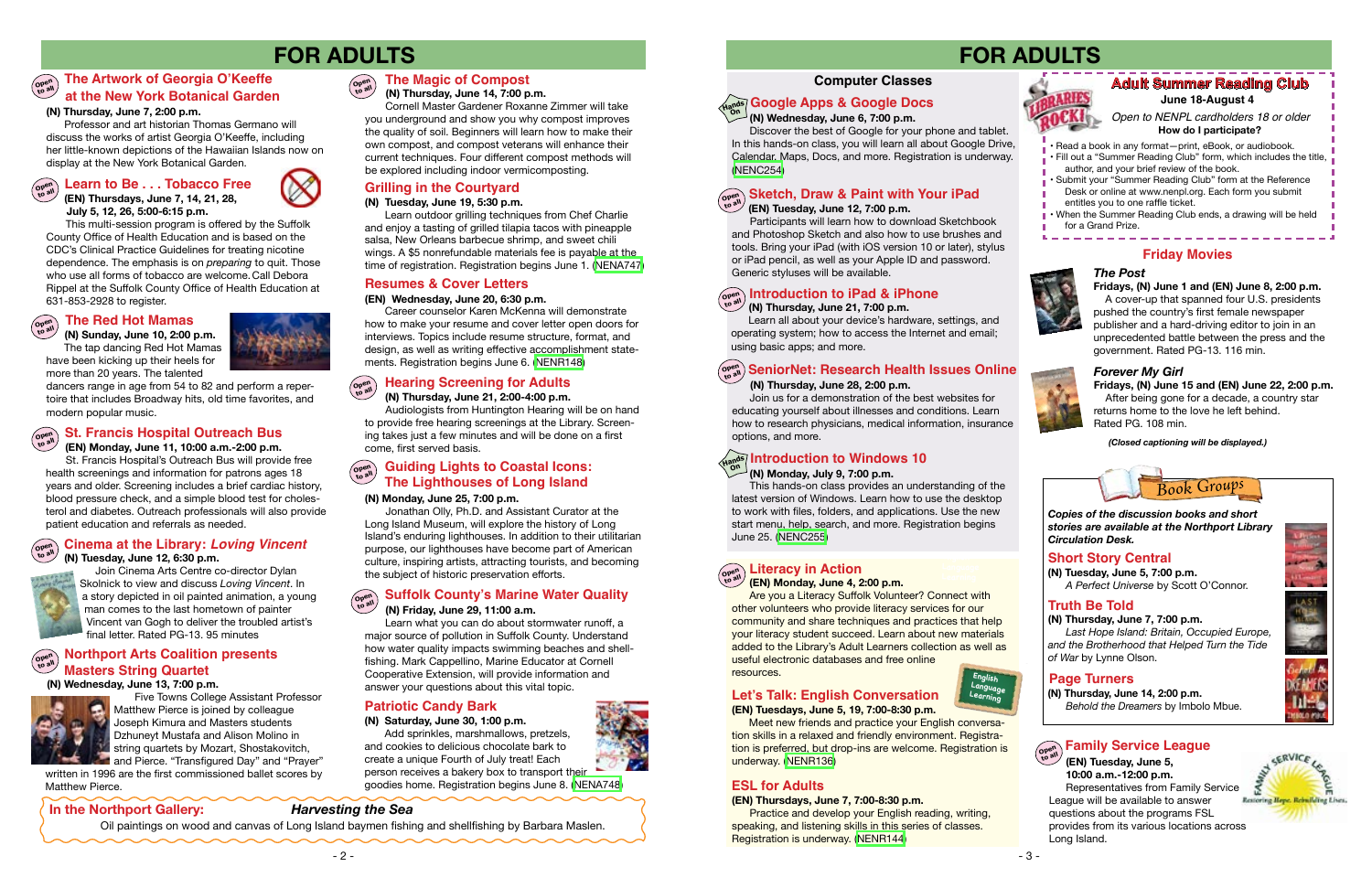# **FOR TEENS**



- 5 -

#### **(N) Monday, July 16, 2:00-5:00 p.m.**

An instructor from Cornell Cooperative Extension will teach you about keeping children entertained and safe. A certificate will be issued at the end of the class. A nonrefundable \$5 materials fee is payable within three days of registration. ([NENY322](https://search.livebrary.com/record%3Dg1082172~S43))

# **Babysitting Workshop**

#### **(EN) Tuesday, July 17, 7:00-8:00 p.m.**

We all love to snack, but can your taste buds recognize differences in a blind test? Join us as we put your sense of taste to the test! ([NENY324](https://search.livebrary.com/record%3Dg1082175~S43))

#### **Taste Test Challenge**

#### *(Open to teens 13 years and older)* **Please choose one 20-minute session: (N) Wednesday, July 18, 5:30, 6:00, 6:30, or 7:00 p.m.**

 Have a laugh in this funny office simulator where you work as the sole human in a robot company. ([NENY325](https://search.livebrary.com/record%3Dg1082188~S43))

#### **Virtual Reality: Job Simulator**

**(N) Wednesday, July 18, 7:00-8:00 p.m.** Learn to frost cupcakes using a pastry bag and tip, and decorate using confectionaries. ([NENY326](https://search.livebrary.com/record%3Dg1082178~S43))

#### **Decorate and Devour**

#### **(EN) Thursday, July 19, 3:30-4:30 p.m.**

Learn how to use fashion figures and fabric swatches to draw your own fashion designs. [\(NENY327\)](https://search.livebrary.com/record%3Dg1082179~S43)

#### **Fashion Design Workshop**

#### **(N) Friday, July 27, 7:00-9:00 p.m.**

Come and enjoy local talent during our teen open mic night (to be held in the Library Courtyard, weather permitting). If you are entering grades 9-12 and are

interested in performing, please contact the Teen Services Department at (631) 261-6930 ext. 358 by July 6. This event is co-sponsored by Youth Directions & Alternatives (YDA), your local community youth agency.



#### **Acoustic Open Mic**

#### **Teen Volunteer Opportunities Registration 1**

**Teen volunteer opportunities are open to students entering grades 7-12. You may choose one volunteer opportunity in addition to Teen Volunteering 101. Registration begins Wednesday, June 6.** 

*(Open to students currently in grades 7-12)* **Please choose one session:**

**(N) Saturday, June 16, 1:45-3:45 p.m.** ([NENY288](https://search.livebrary.com/record%3Dg1082049~S43))

**(EN) Saturday, June 16, 1:45-3:45 p.m.** ([NENY289](https://search.livebrary.com/record%3Dg1082051~S43)) Assist children and their families at this dance party celebrating the beginning of summer.

#### **Summer DJ Dance Party Volunteers**

**Please choose one session:**

**(EN) Monday, June 18, 7:00-7:30 p.m.** [\(NENY290\)](https://search.livebrary.com/record%3Dg1082052~S43) **(EN) Monday, June 25, 7:00-7:30 p.m.** [\(NENY291\)](https://search.livebrary.com/record%3Dg1082073~S43)



 This workshop is a **prerequisite** for all teens who are new to our volunteer programs and wish to register for teen volunteer opportunities. This program is also open to teens who have previously volunteered at the Library. You will be asked to fill out a form listing the dates and times that you are unavailable to volunteer. Forms may be picked up at either Teen Center.

#### **Teen Volunteering 101**

**Please choose one session:**

**(EN) Tuesday, June 19, 6:45-8:00 p.m.** [\(NENY292](https://search.livebrary.com/record%3Dg1082053~S43)) **(EN) Friday, July 20, 2:45-4:00 p.m.** (NENY305)

## **LEGO Volunteers**

**(N) Wednesday, June 20, 6:45-8:00 p.m.** ([NENY293](https://search.livebrary.com/record%3Dg1082055~S43))

### **Courtyard Craft Volunteers**

**(N) Thursday, June 21, 9:45-10:45 a.m.** ([NENY294](https://search.livebrary.com/record%3Dg1082057~S43))

#### **Rockin' Music Volunteers**

**(EN) Wednesday, June 27, 10:45 a.m.-12:15 p.m.**  ([NENY295](https://search.livebrary.com/record%3Dg1082079~S43))









#### **Wing-It Wednesday Volunteers**

*You may volunteer for Chess Buddies and Chess Club* **(N) Thursday, June 28, 3:45-5:00 p.m.** A basic knowledge of the game is required. ([NENY297](https://search.livebrary.com/record%3Dg1082093~S43))

#### **Chess Buddies**

**(N) Monday, July 2, 3:45-5:15 p.m.** ([NENY298](https://search.livebrary.com/record%3Dg1082097~S43))

### **Library Rocks Party Volunteers**

**(EN) Thursday, July 5, 2:45-4:00 p.m.** ([NENY299](https://search.livebrary.com/record%3Dg1082107~S43))

#### **Crafty Teens**

*You may volunteer for Chess Buddies and Chess Club* **(N) Wednesday, July 11, 6:45-8:00 p.m.** A basic knowledge of the game is required. [\(NENY300\)](https://search.livebrary.com/record%3Dg1082116~S43)

#### **Chess Club Volunteers**

**(N) Thursday, July 12, 3:15-4:45 p.m.** [\(NENY301\)](https://search.livebrary.com/record%3Dg1082122~S43)

#### **Shark Craft Volunteers**

**(EN) Friday, July 13, 10:45 a.m.-12:15 p.m.** ([NENY302](https://search.livebrary.com/record%3Dg1082127~S43))

**Book Swap Volunteers**

**(N) Friday, July 13, 3:15-4:45 p.m.** [\(NENY303\)](https://search.livebrary.com/record%3Dg1082133~S43)

#### **Animal Helpers**

**(EN) Tuesday, July 17, 3:15-4:45 p.m.** [\(NENY304\)](https://search.livebrary.com/record%3Dg1082138~S43)



#### **Guitar Pastel Volunteers**

**(N) Thursday, June 28, 10:45 a.m.-12:15 p.m.** ([NENY296](https://search.livebrary.com/record%3Dg1082086~S43))

#### **Eric Carle Party Volunteers**

*(Open to teens 13 years and older)*

**Please choose one 20-minute session:**

**(N) Wednesday, June 20, 5:30, 6:00, 6:30, or 7:00 p.m.** 

Explore a miniature and magical world where you help a little mouse solve puzzles and fight monsters. ([NENY306](https://search.livebrary.com/record%3Dg1082144~S43))

**(N) Friday, June 22, 7:00-8:30 p.m.** ([NENY307](https://search.livebrary.com/record%3Dg1082145~S43))

**(N) Friday, July 13, 7:00-8:30 p.m.** ([NENY321](https://search.livebrary.com/record%3Dg1082171~S43))

Using a mix of chain, bird charms, pearl bead, and wire, enjoy creating this whimsical and adorable necklace. ([NENY323](https://search.livebrary.com/record%3Dg1082173~S43))

 We will discuss Nintendo games new and old, make fun gamer crafts, and participate in gaming competitions for prizes!

#### **(N) Tuesday, June 26, 3:30-5:00 p.m.**

Using glass, tile, shells, and mirrors, you will create a decorative stepping stone to display outdoors. ([NENY308](https://search.livebrary.com/record%3Dg1082146~S43))

**(EN) Wednesday, June 27, 7:00-8:00 p.m.**

 Use a blender to create a variety of delicious and nutritious smoothies. ([NENY310](https://search.livebrary.com/record%3Dg1082148~S43))

## **Teen Summer Programs Registration 1**

# **FOR TEENS**

#### **(N) Thursday, July 5, 6:30-8:30 p.m.**

 This hands-on workshop will demonstrate how to make yourself into a zombie using latex, face paint, and tissue paper. A permission slip (available in both Teen Centers) must be signed by a parent or guardian before you attend. ([NENY316](https://search.livebrary.com/record%3Dg1082166~S43))

#### **(N) Tuesday, July 10, 7:00-8:00 p.m.**

 The Baking Coach returns with the ultimate summer treat using homemade waffles and ice cream. ([NENY318](https://search.livebrary.com/record%3Dg1082168~S43))

#### **Virtual Reality: Moss**

#### **Nintendo Nights**

#### **Mosaic Stepping Stone**

#### **Summer Smoothies I**

#### **Zombie Makeup**

#### **Old-Fashioned Ice Cream Sandwiches**

**Registration for the following teen summer programs begins Wednesday, June 13.**

*Thank you to the Friends of the Library for generously sponsoring three Prize Baskets.*

# *Libraries Rock!*



- Choose an age-appropriate book to read.
- Obtain a "Read, Rate, and Raffle Form" in the Teen Centers or at **www.nenpl.org/teens.**
- For each book you read, you will earn one raffle ticket. Books with more than 250 pages will qualify for two raffle tickets. Make sure to indicate on your "Read, Rate, Raffle Form" which prize basket you would like to be entered in to win.

 • A prize board with photos of the raffle baskets will be on dis play in both Teen Centers. The prize basket drawing will be held at the end of Summer Reading Club and winners will be notified by phone the week of August 5.

#### **How do I participate?**

Summer is the time to read whatever you want, learn new skills, and have fun with friends. "Libraries Rock" is our Teen Summer Reading

Club and for each book review submitted, you will receive a raffle ticket to put toward one of our 12 prize baskets. All teens will receive a sport bag and earbuds upon completion of their first book review, and they may be picked up at the Northport Teen Center or East Northport Adult Reference Desk (while supplies last).

#### **(EN) Wednesday, June 27, 3:30-4:30 p.m.**

Use fabric paint to make your own patriotic t-shirt just in time for Independence Day. Please bring a white t-shirt or tank top. [\(NENY309\)](https://search.livebrary.com/record%3Dg1082147~S43)

#### **DIY Patriotic T-Shirt**

**(N) Thursday, June 28, 7:00-8:30 p.m.**

If you are entering 6th grade, come and join the fun with an assortment of crafts, activities, Wii U games, and refreshments. ([NENY311](https://search.livebrary.com/record%3Dg1082149~S43))

#### **Welcome 6th Graders**

#### **(N) Friday, June 29, 7:00-8:30 p.m.**

**June 18-August 4 For students entering grades 6-12**

 Join our monthly Friday night teen program where we sample different foods and drinks. This month we will try snacks from the American South. [\(NENY312\)](https://search.livebrary.com/record%3Dg1082150~S43)

#### **Snack Around the World: American South**

#### **(N) Saturday, June 30, 1:00-3:00 p.m.**

 Learn how to make an electronic guitar out of LEGO Boost and program it to make music. ([NENY313](https://search.livebrary.com/record%3Dg1082151~S43))

#### **LEGO Boost Robotics: Guitar**

#### **(N) Monday, July 2, 7:00-8:00 p.m.**

 Celebrate Independence Day by decorating cupcakes with buttercream icing, red, white, and blue candy, and other yummy confectionaries. [\(NENY314\)](https://search.livebrary.com/record%3Dg1082152~S43)

#### **Firecracker Cupcakes**

#### **(EN) Tuesday, July 3, 3:30-4:30 p.m.**

 Enjoy using acrylic paint and emoji images to decorate a tabletop battery-operated clock. [\(NENY315\)](https://search.livebrary.com/record%3Dg1082165~S43)

#### **Emoji Clock**

#### **(EN) Monday, July 9, 7:00-8:30 p.m.**

 Join us for an evening filled with creepy monsters with local illustrator David O. Miller. You will learn basic cartooning techniques as well as how to make your drawings look three-dimensional. [\(NENY317\)](https://search.livebrary.com/record%3Dg1082167~S43)

#### **Monster Cartooning Workshop**

#### **(EN) Wednesday, July 11, 3:30-4:30 p.m.**

 Learn about the art of candle making as you create a candle from recycled wax that will give hours of scented pleasure. ([NENY319](https://search.livebrary.com/record%3Dg1082169~S43))

#### **Make and Take Candle**

**(N) Thursday, July 12, 7:00-8:00 p.m.** Learn the art of natural rhythm while

participating in this interactive drum circle. [\(NENY320\)](https://search.livebrary.com/record%3Dg1082170~S43)

#### **Teen Beat Drumming**

**(EN) Monday, July 16, 7:00-8:00 p.m.**

#### **Birds Nest Necklace**

# *Teen Summer Reading Club*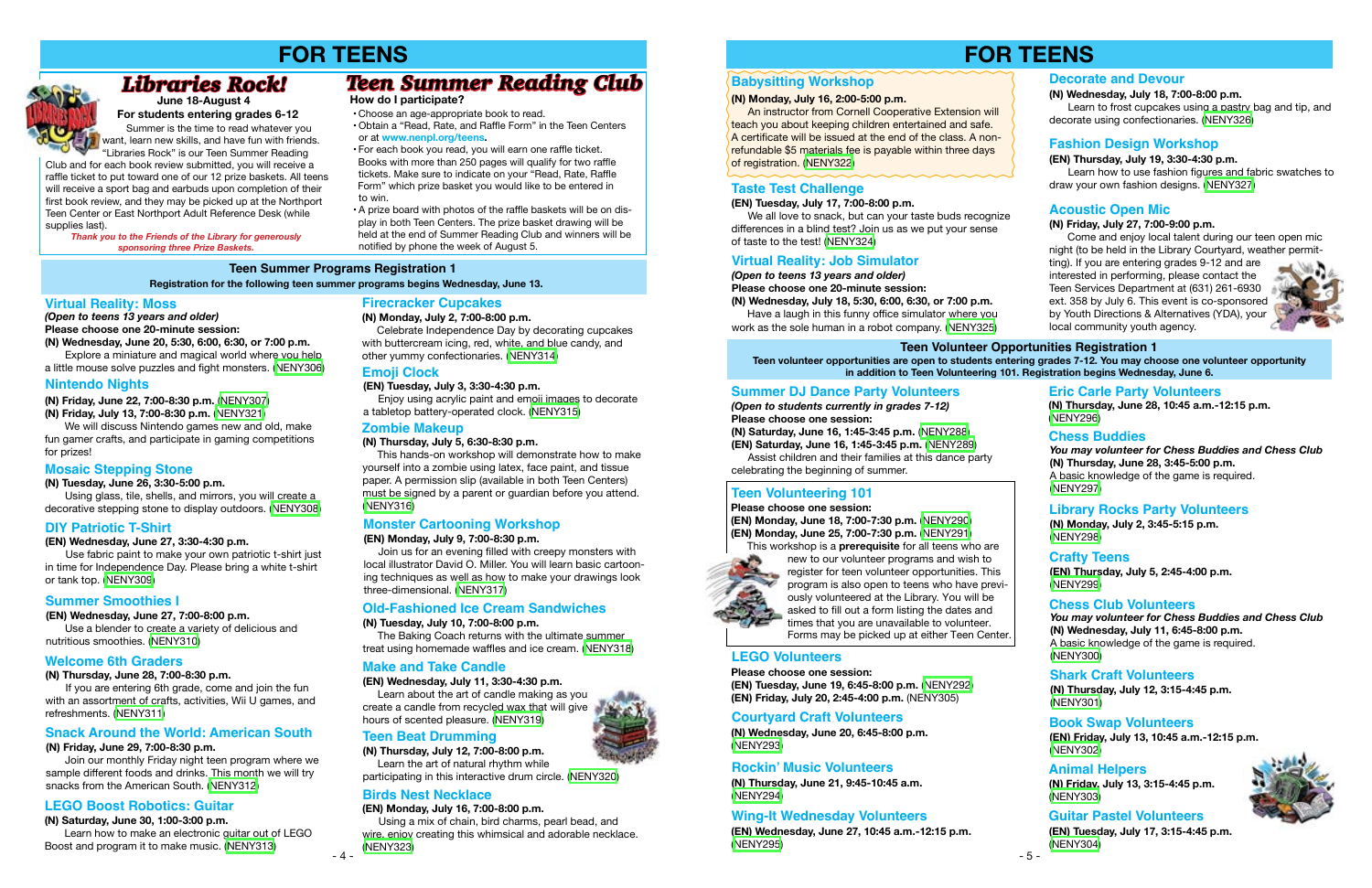- 7 -

# **FOR CHILDREN**

#### **Sketch-n-Stretch**

#### **(N) Friday, June 29, 3:30 p.m.**

*Children entering grades K-2*

 Young artists will enjoy some restful movements and paint their own inspired ocean scene. (60 min.) [\(NENJ462\)](https://search.livebrary.com/record%3Dg1081397~S43)

#### $\frac{1}{\text{deg}}$  Tots and Toys

July 2: Red, White & Blew July 9: Music in the Air July 16: Bug Buzzer July 23: Clucking Chicken

### **Take Home Crafts**

Craft packets to make and enjoy at home will be available at both buildings beginning on the following dates:

#### **(EN) Monday, June 25, 11:00 a.m.**

*Children 4-6 years; independent* Budding artists will learn how to draw simple animals through step-by-step instructions from a professional artist. (60 min.) [\(NENJ453\)](https://search.livebrary.com/record%3Dg1081605~S43)



#### **(N) Monday, June 25, 3:30 p.m.**

*Children entering grades 1-5*

 Make your own fun as you build with giant foam blocks. (60 min.) ([NENJ454\)](https://search.livebrary.com/record%3Dg1081391~S43)

#### **Imagination Playground**

#### **(N) Tuesday, June 26, 10:00 a.m.**

*Children 3-5 years with adult; siblings welcome* Touch a starfish, listen to a story, and create a craft to take home. (45 min.) [\(NENJ455\)](https://search.livebrary.com/record%3Dg1081393~S43)

#### **Twinkle, Twinkle Little Starfish**

**(EN) Tuesday, June 26, 7:00 p.m.**

*Children entering grades 3-5*

 A professional magician will unveil the secrets behind many popular magic tricks. (60 min.) ([NENJ456](https://search.livebrary.com/record%3Dg1081606~S43))

#### **Magic Workshop**

**(EN) Wednesday, June 27, 11:00 a.m.**

# **drop in Wing-It Wednesday**

*Children 3-10 years with adult; siblings welcome* Enjoy a room full of art supplies and craft projects. (60 min.)

**(N) Wednesday, June 27, 7:00 p.m.**

*Children entering grades K-5; adults and siblings welcome* Come experience the world of science, sound, and sustainability with musical instruments made from trash. (45 min.) ([NENJ458\)](https://search.livebrary.com/record%3Dg1081394~S43)

### **Bash the Trash Library Bash!**

- Please arrive ten minutes before the start of a program. If you have not arrived by the start time, your child's place may be given to
- someone waiting. • Your place will be held if you call to tell us that you will be late.
- Unregistered children will be admitted, as space permits, in the following order: waitlist, standby NENPL cardholders, and non-district patrons.
- Please inquire if food allergies are a concern.

#### **(N) Thursday, June 28, 11:00 a.m.**

*Children 4-6 years with adult; siblings welcome* Brown Bear, Brown Bear, what do you see? I see a party at the library! Celebrate the many works of beloved author/illustrator Eric Carle with crafts, games, and stories. (60 min.) ([NENJ459](https://search.livebrary.com/record%3Dg1081395~S43))

### **Eric Carle Party!**

**(N) Thursday, June 28, 4:00 p.m.** *Children entering grades 1-5*

 Kids will learn the basics of this challenging game which helps to expand self-confidence and sharpens the ability to focus. One lucky participant will receive a chess set made by our 3D printer! (45 min.) [\(NENJ460\)](https://search.livebrary.com/record%3Dg1081396~S43)

#### **Introduction to Chess**

*Stop by the Library and pick up the June bookmark by Eliska DiGiacomo. A reading list compiled by Children's Librarians is on the back.*



#### **Spot The Bookmark**

#### **in (N) Saturday, June 30, 10:30 a.m.**

 *Children 1-4 years with adult; siblings welcome* Your child will explore a variety of toy stations in an open-ended play environment. (60 min.)

#### **JumpBunch Football Fun**

**(N) Monday, July 2, 10:30 a.m.** *Children 2-4 years with adult; siblings welcome*

 Little ones will love this class filled with age-appropriate football drills. (45 min.) [\(NENJ464\)](https://search.livebrary.com/record%3Dg1081399~S43)

**Practice each step of CPR on an infant mannequin with** a certified instructor. Hands-on repetition improves retention of proper techniques and prepares adults to handle an emergency. (90 min.) Registration is underway. ([NENJ437](https://search.livebrary.com/record%3Dg1080001~S43))



# $\frac{1}{200}$  Pajama Storytime **in the contract of the contract of the contract of the contract of the contract of the contract of the contract of the contract of the contract of the contract of the contract of the contract**

#### **The Library Rocks Party**

**(N) Monday, July 2, 4:00 p.m.** *Children entering grades 1-5* Join Chef Rob for some musical games and make a delicious summer parfait. (60 min.) ([NENJ465\)](https://search.livebrary.com/record%3Dg1081400~S43)

Be prepared in the event of an emergency. A certified instructor will use child-size mannequins to teach adults CPR techniques for toddlers and school-age children. (120 min.) Registration is underway. [\(NENJ438\)](https://search.livebrary.com/record%3Dg1080005~S43)

#### **Crafty Kids: Dragon Gizmo**

 Get your body moving in this evening family storytime. Enjoy action rhymes and songs as well

> **(EN) Thursday, July 5, 3:00 p.m.** *Children 7-9 years* Create your own movable dragon complete with chomping jaws! (45 min.) [\(NENJ466\)](https://search.livebrary.com/record%3Dg1081613~S43)

Our goal is to maximize attendance and thereby offer as many Northport-East Northport children as possible the opportunity to enjoy Library programs.

#### **A Note About Program Attendance**:

#### **(EN) Friday, July 6, 10:00 a.m.**

# **drop in Shake, Rattle, and Read**

*Children birth-5 years with adult; siblings welcome* Have fun reading stories, singing songs, and sharing rhymes and fingerplays. (30 min.)

**(N) Friday, July 6, 7:00 p.m.** *Children entering grades 1-5*

 Explore the properties of light and discover all the amazing things that glow in the dark. Take home your very own mystery writer. (60 min.) ([NENJ468](https://search.livebrary.com/record%3Dg1081404~S43))

*Programs identified with this symbol do not require registration:* 

#### **The Glow Show**

#### **(EN) Friday, June 29, 10:00 a.m.**

*Children birth-5 years with adult; siblings welcome* Listen to stories, sing songs, and dance along with everyone's favorite storytime puppet—Molly Mouse! (45 min.) ([NENJ461\)](https://search.livebrary.com/record%3Dg1081612~S43)

## **drop Books a Poppin'**

# **FOR CHILDREN**

 **(N & EN) Fridays, June 1, 8, 10:00 a.m.**

*Children birth-5 years with adult; siblings welcome* Stop by for this drop-in storytime. We'll read stories, sing songs, share rhymes and fingerplays, and have fun! (30 min.)

#### **DJ Dance Party**



**Mondays-Fridays, June 18-August 3**

10:00 a.m.-8:00 p.m.

**Summer Reading Club Hours**

**Children (preschool through grade 6) get prizes for the books they read at home when they join the Summer Reading Club with their library card at either building or online (nenpl.org) from June 18 to August 4.** 

 $- 6 -$ 

# **Summer Reading Club - Libraries Rock!**

#### **June 18–August 4**

*Babies and toddlers birth-2 years*

 Read 30 books with your baby or toddler and record the titles. Bring the completed reading record to a Children's Librarian in either building to receive a special prize. [\(NENJ446\)](https://search.livebrary.com/record%3Dg1082266~S43)

# **Read to Your Baby! Summer Reading Club**

#### **Infant CPR for Parents and Caregivers**

#### **(N) Thursday, June 7, 7:00 p.m.**

### **Child CPR for Parents and Caregivers**

#### **(EN) Wednesday, June 6, 7:00 p.m.**

### **CPR Awareness Week**

 **(EN) Tuesday, June 5, 7:00 p.m.** *Children birth-5 years with adult; siblings welcome*

# **drop in Anything Goes LEGOs**

as stories. (30 min.)

 **(N) Thursday, June 7, 4:00 p.m.**

 *Children ages 3 and up adult; siblings welcome* Stop by and decorate a frame for your favorite photo. Makes a great gift! (60 min.)

# **drop Father's Day Frame in**

**(N) Monday, June 11, 6:30, 6:45, 7:00, or 7:15 p.m.** *Children in grades 1-5*

 Hot diggity dog! Fetch a good book and signup for a 15-minute reading session with a certified therapy dog. Registration begins May 24.

([NENJ443](https://search.livebrary.com/record%3Dg1081323~S43))

#### **Paws to Read**

#### **(N & EN) Saturday, June 16, 2:00-3:30 p.m.** *Children 3 years and up with adult; siblings welcome*

 Put on your dancing shoes and kick off the Summer Reading Club with us! Come by anytime between 2:00 and 3:30 p.m. (90 min.)

 **(N) Monday, June 18, 10:00 a.m.**

*Children 2-5 years with adult; siblings welcome* Children will play and learn through stories, music, movement, and fun activities. Create a flying fish kite to take home. (60 min.) ([NENJ447](https://search.livebrary.com/record%3Dg1081387~S43))

#### **Flying Fish Fun**

 **(EN) Tuesday, June 19, 7:00 p.m.**

*Children entering grades 1-5*

 Use the Library's LEGOs to build your own creation that will go on display in the Children's Room. (45 min.)

#### **(EN) Wednesday, June 20, 10:00 a.m.**

*Children birth-5 years with adult; siblings welcome* Sing, dance, and play along to a variety of music while using shakers, bells, and more. (45 min.) [\(NENJ449](https://search.livebrary.com/record%3Dg1081492~S43))

### **Molly Mouse Rocks!**

**(N) Wednesday, June 20, 7:00 p.m.** *Children entering grades 3-6*

 Decorate your own wacky flyer and watch it soar in the Library Courtyard. (45 min.) ([NENJ450\)](https://search.livebrary.com/record%3Dg1081388~S43)

## **Craft in the Courtyard: Color-Me Flyer**

**(N) Thursday, June 21, 10:00 a.m.**

*Children birth-5 years with adult; siblings welcome* Join singer-songwriter Rory Michelle for a fun and interactive concert featuring sing-a-longs, movement activities, and musical stories. (30 min.) [\(NENJ451\)](https://search.livebrary.com/record%3Dg1081389~S43)

## **Rockin' @ the Library**

**(EN) Thursday, June 21, 2:00 p.m.**

*Children entering grades 2-5*

 Get excited for summer as you decorate a beach pail inspired by all of your fun plans! (45 min.) ([NENJ452](https://search.livebrary.com/record%3Dg1081603~S43))

## **Summer Bucket List**

#### *Registration for the following programs begins Tuesday, June 5.*

**Saturdays, June 23-August 4**

10:00 a.m.-4:00 p.m.

**in**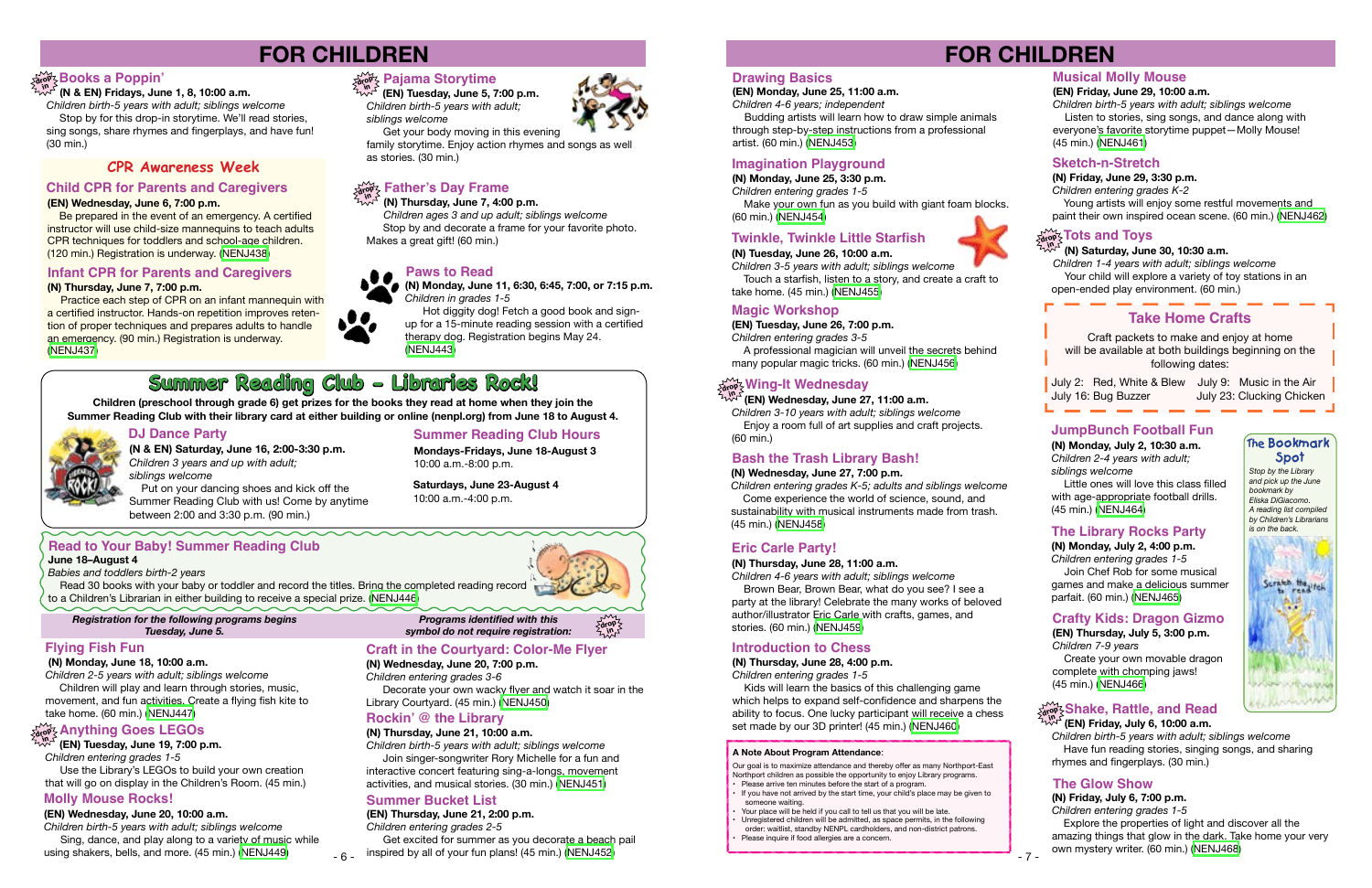# **FOR CHILDREN**

#### *Registration for the following programs begins Tuesday, July 10.*

#### **(N) Thursday, July 19, 7:00 p.m. The Circus Guy**

*Children entering grades K-5; adults and siblings welcome* Get ready for some laughs as the Circus Guy entertains families with magic, juggling, stunts, and more! (45 min.) [\(NENJ488\)](https://search.livebrary.com/record%3Dg1081442~S43)

#### **(N) Friday, July 20, 11:00 a.m.**

*Children 3-5 years with adult; siblings welcome* Boom, tap, smack, cha-cha-cha! Children will feel, hear, and see the vibrations that help create music in this hands-on exploration. (60 min.) [\(NENJ489\)](https://search.livebrary.com/record%3Dg1081443~S43)

તેન્૦૧⊱ Saturday Movie and Crait:<br><sup>⊁</sup> (EN) Saturday, July 21, 11:00 a.m. *Children 5 years and up with adult; siblings welcome*  **Saturday Movie and Craft:** *Sing*



#### **Preschool Science of Music**

#### **in (EN) Friday, July 20, 3:00 p.m.**

*Children entering grades 1-5* Use the Library's LEGOs to build your own creation that

## **drop Anything Goes LEGOs**

will go on display in the Children's Room. (45 min.)

 Create a craft and munch on snacks as you watch a singing competition that changes the lives of all its animal contestants. Rated PG. 108 min.

*Children entering grades 4 and up with adult* Parents and their children will take part in a discussion of *Half a Chance* by Newbery Honorwinning author Cynthia Lord. When Nate and Lucy spend the summer taking photos for a contest, they discover that sometimes pictures reveal more than people are willing to see. Pick

#### **(EN) Monday, July 23, 7:00 p.m. Open for Discussion:** *Half a Chance*

up a copy of the book in the Children's Room after you register. (75 min.) ([NENJ492](https://search.livebrary.com/record%3Dg1081636~S43))

**(EN) Monday, July 23, 10:30 a.m.** *Children 1-4 years with adult; siblings welcome*

# **drop in Tots and Toys**

**(N) Monday, July 23, 3:30 p.m. Imagination Playground**

*Children entering grades 1-5* ([NENJ494](https://search.livebrary.com/record%3Dg1081444~S43))

**(N) Tuesday, July 24, 10:00 a.m.** *Children 2-5 years with adult; siblings welcome* [\(NENJ495\)](https://search.livebrary.com/record%3Dg1081445~S43)

#### **Global Tots**

**(EN) Tuesday, July 24, 3:00 p.m.** *Children 3-5 years with adult; siblings welcome* [\(NENJ496\)](https://search.livebrary.com/record%3Dg1081644~S43)

#### *Goodnight Gorilla* **Story and Craft**

**(N) Wednesday, July 25, 11:00 a.m.** *Children entering grades 2-5* ([NENJ497](https://search.livebrary.com/record%3Dg1081446~S43))

**Team Challenge**

**(EN) Wednesday, July 25, 4:00 p.m.** *Children entering grades 3-5* [\(NENJ498\)](https://search.livebrary.com/record%3Dg1081651~S43)

#### **Magic Workshop**

*Programs identified with this symbol*  $d$ *o* not require registration:

> **(N) Wednesday, July 25, 7:00 p.m.** *Children birth-5 years with adult; siblings welcome* [\(NENJ499](https://search.livebrary.com/record%3Dg1081447~S43))

#### **An Evening with Molly Mouse**

**(N) Thursday, July 26, 11:00 a.m.** *Children 3-5 years with adult; siblings welcome* [\(NENJ500\)](https://search.livebrary.com/record%3Dg1081448~S43)

#### **Hop to It!**

**(N) Thursday, July 26, 7:00 p.m.** *Children entering grades K-5; adults and siblings welcome*  ([NENJ501](https://search.livebrary.com/record%3Dg1081449~S43))

#### **Music for the Mind**

#### **(EN) Friday, July 27, 11:00 a.m. Crafty Kids: MandoHarp**

*Children 4-6 years; independent* [\(NENJ502\)](https://search.livebrary.com/record%3Dg1081652~S43)

**(N) Monday, July 30, 4:00 p.m.** *Children entering grades 1-5* ([NENJ504](https://search.livebrary.com/record%3Dg1081452~S43))

#### **Banana Split Kebobs**

**(N) Tuesday, July 31, 11:00 a.m.** *Children 4-6 years; independent* ([NENJ505\)](https://search.livebrary.com/record%3Dg1081453~S43)

#### **If You're a Monster and You Know It, Make a Craft!**

**(EN) Tuesday, July 31, 3:30 p.m.** *Children entering grades 1-3* ([NENJ506](https://search.livebrary.com/record%3Dg1081655~S43))

#### **The Buzz about Bees**

**(EN) Wednesday, August 1, 11:00 a.m.** *Children 4-6 years; independent* ([NENJ507\)](https://search.livebrary.com/record%3Dg1081656~S43)

#### **Edible Xylophone**

**(N) Wednesday, August 1, 3:30 p.m.** *Children entering grades 1-5* ([NENJ508](https://search.livebrary.com/record%3Dg1081456~S43))

#### **Sonic Sounds**

**(N) Wednesday, August 1, 7:00 p.m.** *Children entering grades 4 and up*

# **drop in Newbery Club**

**(N) Thursday, August 2, 10:00 a.m. Molly Mouse in the House**

*Children birth-5 years with adult; siblings welcome* ([NENJ510\)](https://search.livebrary.com/record%3Dg1081459~S43)

**(N) Friday, July 27, 3:00 p.m.**

*Children entering grades 3-5* [\(NENJ503\)](https://search.livebrary.com/record%3Dg1081450~S43)

**The 60-Second Challenge**

**(N) Thursday, August 2, 2:00 p.m.** *Children entering grades 1-5* ([NENJ511](https://search.livebrary.com/record%3Dg1081460~S43))

**Fool the Eye Ice Cream Cone**

**(N) Thursday, August 2, 7:00 p.m.** *Children entering grades 2-6*

## **drop in Chess Club**

**(N) Friday, August 3, 7:00 p.m.** *Children birth-5 years with adult; siblings welcome*

**drop in Pajama Storytime: Ukelele Dreams**



# **FOR CHILDREN**

#### **SMART Board "Win, Lose, or Draw!"**

**(N) Monday, July 9, 7:00 p.m.**

*Children entering grades 4-6*

 Try to get your teammates to guess what you draw on the electronic SMART Board in this fast and furious game of *Pictionary*. Prizes will be awarded to the winning team! (60 min.) ([NENJ471](https://search.livebrary.com/record%3Dg1081411~S43))

 **(EN) Friday, July 13, 11:00 a.m.**

*Children 3-10 years with adult; siblings welcome* Come in to trade books from your home library for swap dollars and "purchase" pre-owned books. (60 min.)

*Registration for the following programs begins Thursday, June 28.* 



#### **(EN) Monday, July 9, 10:30 a.m.**

*Children 3-5 years with adult; siblings welcome*

 Children and adults will listen to the picture book *Sylvie*  by Jennifer Gordon Stattler before creating their very own colorful collection of flamingos. (45 min.) [\(NENJ469\)](https://search.livebrary.com/record%3Dg1081617~S43)

#### *Sylvie* **Story and Craft**

**(N) Monday, July 9, 3:00 p.m.**

*Children entering grades K-2*

 Join us for some fun field day activities including tugof-war, egg races, and more. Please wear sneakers. (45 min.) [\(NENJ470\)](https://search.livebrary.com/record%3Dg1081410~S43)

#### **Indoor Field Day**

**(N) Tuesday, July 10, 10:00 a.m.**

*Children 2-5 years with adult; siblings welcome* Children will play and learn through stories, music, movement, and fun activities. Create a sailboat craft to take home. (60 min.) ([NENJ472\)](https://search.livebrary.com/record%3Dg1081434~S43)

#### **Come Sail Away**

**(EN) Tuesday, July 10, 3:30 p.m.**

*Children entering grades 1-5* Create a musical decoration by stringing beads, sequins, and bells onto wire. (60 min.) [\(NENJ473](https://search.livebrary.com/record%3Dg1081619~S43))

#### **Summer Wind Chimes**

*Children entering grades 4 and up*

 Be the first to read advance copies of new books and participate in informal book discussions. New members are always welcome. (60 min.)

# **drop in Pajama Storytime: All Shook Up!**

### **Newbery Club**

ಹಿರ್ಿ Newbery Club<br><sup>ಸ್ಸಭ್</sup> (N) Tuesday, July 10, 7:00 p.m.

**(EN) Wednesday, July 11, 11:00 a.m.**

*Children 2-5 years with adult; siblings welcome* Use plastic eggs and spoons to create a pair of maracas that you can shake all the way home! (45 min.) [\(NENJ475](https://search.livebrary.com/record%3Dg1081620~S43))

#### **Egg-cellent Maracas**

 **(N) Wednesday, July 11, 7:00 p.m.**

*Children entering grades 2-6*

# **drop in Chess Club**

 Improve your game by playing matches with other kids and teen volunteers. Players can enter a raffle for a chess set made by our 3D printer! (45 min.)

**(N) Thursday, July 12, 3:30 p.m.** *Children entering grades 1-5*

 Learn about the shark's amazing super-senses, touch a shark jaw, and create a shark tooth necklace of your own. (60 min.) ([NENJ477](https://search.livebrary.com/record%3Dg1081437~S43))

#### **Singin' Swingin' Sharks**

#### **(EN) Thursday, July 12, 7:00 p.m.**

*Children birth-5 years with adult; siblings welcome* Enjoy stories, rhymes, and movement activities in this fun family storytime. (45 min.) [\(NENJ478\)](https://search.livebrary.com/record%3Dg1081621~S43)

# $\frac{1}{2}$  are  $\frac{1}{2}$  Book Swap

#### **An Evening with Molly Mouse**

#### **(N) Friday, July 13, 3:30 p.m.**

*Children entering grades K-5; adults and siblings welcome* Meet and touch a variety of amazing small animals. (60 min.) ([NENJ480](https://search.livebrary.com/record%3Dg1081438~S43))

#### **Animals Rock!**

**(N) Monday, July 16, 10:30 a.m.**

*Children birth-5 years with adult; siblings welcome* Clap, dance, sing, and jam along to the high energy music of Ramblin' Dan! (45 min.) [\(NENJ481](https://search.livebrary.com/record%3Dg1081439~S43))

#### **Ramblin' Dan Jam**

**(N) Monday, July 16, 7:00 p.m.**

*Children entering grades 1-5* Create old-fashioned ice cream sandwiches using homemade waffles and toppings. (60 min.) ([NENJ482](https://search.livebrary.com/record%3Dg1081440~S43))

#### **Breakfast for Dessert**

#### **(EN) Tuesday, July 17, 7:00 p.m.**

*Children birth-5 years with adult; siblings welcome* Come sing, dance, and read with us while in your PJs in this Elvis-themed storytime! (30 min.)

**(EN) Tuesday, July 17, 3:30 p.m.**

*Children entering grades 1-5* Budding artists will use oil pastels to create their own still-life masterpiece. (60 min.) ([NENJ483](https://search.livebrary.com/record%3Dg1081626~S43))

#### **Guitar Pastel**

**(EN) Wednesday, July 18, 10:00 a.m.**

*Children birth-5 years with adult; siblings welcome*

 Listen to stories, sing songs, and dance along with Molly Mouse! (45 min.) [\(NENJ485](https://search.livebrary.com/record%3Dg1081631~S43))

#### **Moving with Molly Mouse**

#### **(N) Wednesday, July 18, 4:30 p.m.**

*Children entering grades K-5; adults and siblings welcome*

 Led by professional musician Rick Morin, families will create rhythms using buckets, voices, their hands, and more. (45 min.) [\(NENJ486\)](https://search.livebrary.com/record%3Dg1081441~S43)

# $\frac{\partial \mathbf{p}}{\partial \mathbf{p}}$  Shake, Rattle, and Read

#### **Rhythm Imaginarium**

#### **(EN) Thursday, July 19, 10:00 a.m.**

*Children birth-5 years with adult; siblings welcome* Have fun reading stories, singing songs, and sharing rhymes and fingerplays. (30 min.)